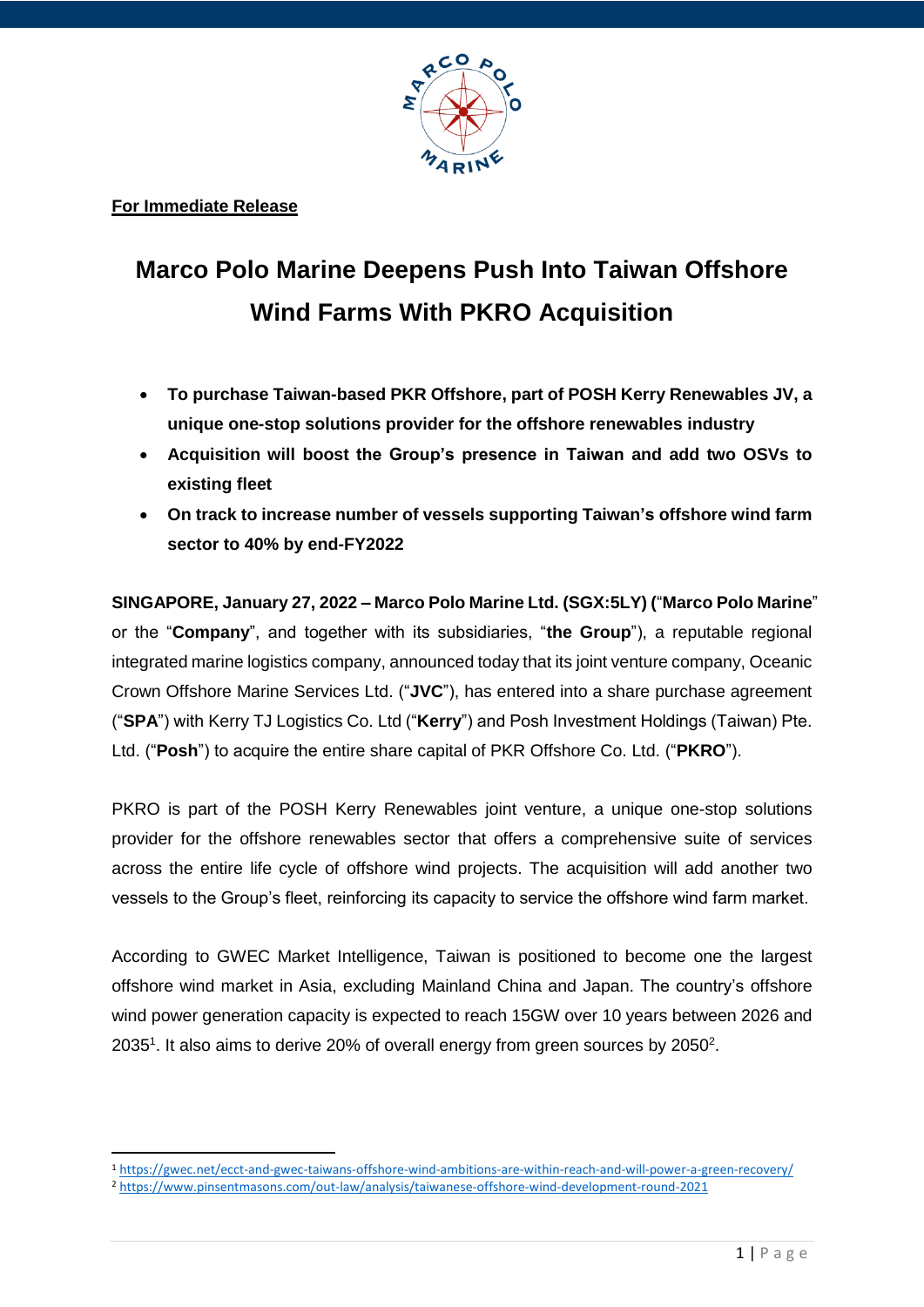

According to data from Mordor Intelligence<sup>3</sup>, Taiwan's wind energy market is forecast to expand at a compound annual growth rate (CAGR) of more than 10% between 2020 and 2025, driven by encouraging government policies, the declining cost of renewable technologies, as well as pressure to reduce dependency on fossil fuels for power generation.

Mr Sean Lee, Chief Executive Officer of Marco Polo Marine, commented: "*With Taiwan becoming one of Asia's most prolific offshore wind markets, our acquisition of PKRO will further our ambitions to leverage on accelerating growth in the country's offshore wind energy sector. We look forward to exciting times ahead as we continue to build on this strategy.*"

The JVC, incorporated by the Group's indirect, wholly-owned subsidiary, Marco Polo Offshore Sdn Bhd ("**MPOSB**"), and Taiwanese company Shengfan Co. Ltd. ("**Shengfan**"), aims to expand the Group's offshore and marine business in Taiwan by supporting the country's offshore wind farm projects. The JVC is 51% owned by Shengfan and 49% owned by MPOSB.

## **#End#**

## **About Marco Polo Marine**

**.** 

Listed on the Mainboard of the SGX-ST since 2007, Marco Polo Marine Ltd is a reputable regional integrated marine logistics company which principally engages in shipping and shipyard operations.

The Group's shipping business relates to the chartering of Offshore Supply Vessels ("OSVs") for deployment in the regional waters, including the Gulf of Thailand, Malaysia, Indonesia and Taiwan, as well as the chartering of tug boats and barges to customers, especially those which are engaged in the mining, commodities, construction, infrastructure and land reclamation industries.

Under its chartering operations, the Group has diversified its activities beyond the oil and gas industry to include the support of the construction of offshore windfarm projects. The burgeoning offshore wind energy industry in Asia is at a nascent stage where structures are in the process of being installed, which presents tremendous opportunities for the Group whose fleet is able to support the development of these projects.

The Group's shipyard business relates to ship building as well as the provision of ship maintenance, repair, outfitting and conversion services, which are carried out through its shipyard located in Batam, Indonesia.

<sup>3</sup> [https://www.mordorintelligence.com/industry-reports/taiwan-wind-energy-market](about:blank)